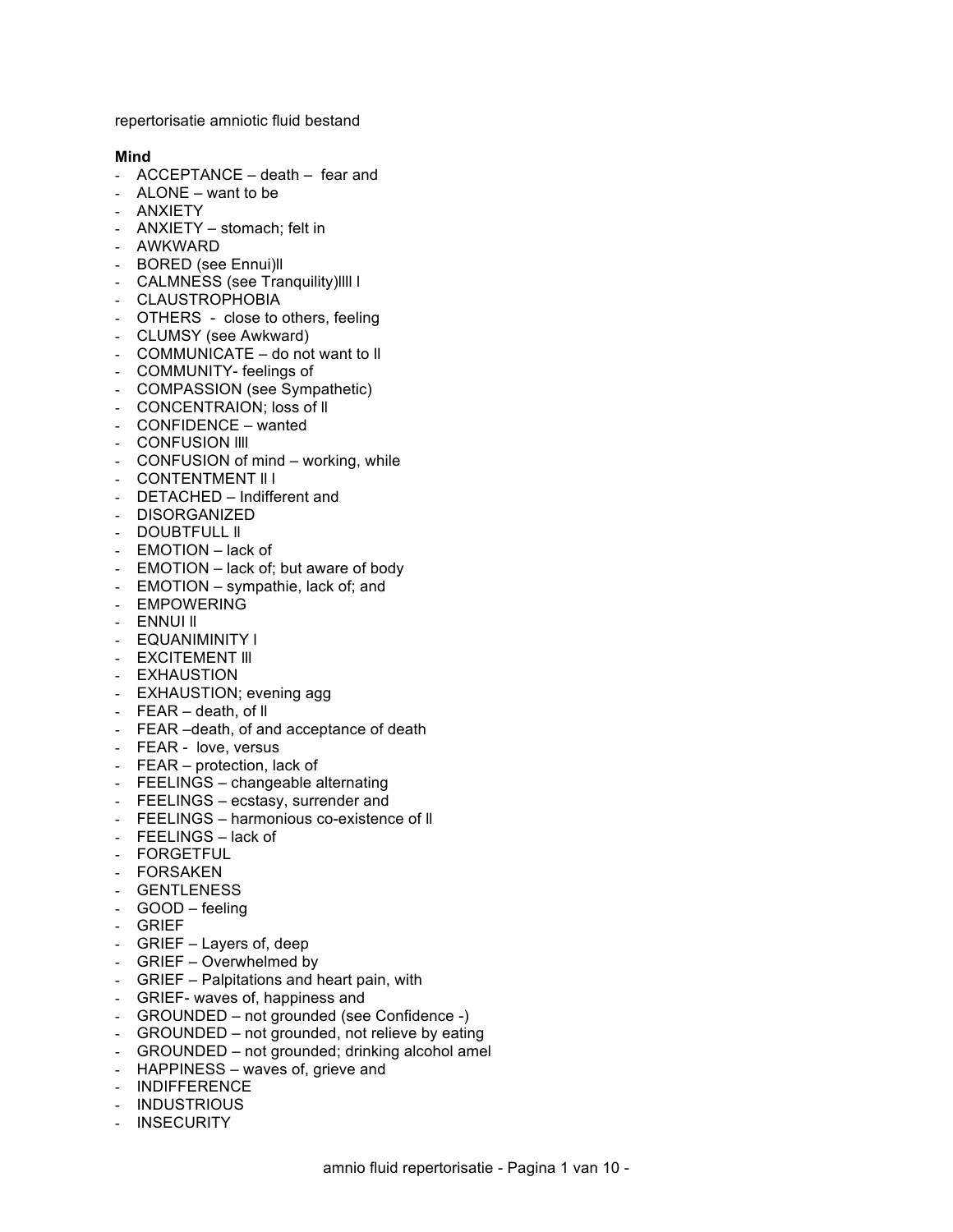- IRRITABILITY alone amel; when
- IRRITABLE ll
- IRRITABLE noises; by
- ISOLATION
- ISOLATION; desire for
- LISTLESS
- LOVE compassion toward all beings, deep love and
- LOVE- fear versus
- LOVE quilty feelings about the quality of love
- LOYAL
- MISTAKES; time conception ll
- MOOD alternating changeable ll
- MOOD repulsive
- NEGATIVE (see Mood- repulsive)
- NYMPHOMANIA
- OBSTINATE
- PEACE feeling of lll
- QUIT expectations into duty, no
- RELAXED
- REMOTE
- RESTLESSNESS
- RESTLESSNESS anticipation, with a sense of
- SAD ll
- SAFETY feelings of
- SCEPTISME
- SHAME feelings of
- SUFFOCATED
- SYMPATHETIC
- SYMPATHIE emotion, lack of and
- THOUGHTS wandering II II
- TIME conception of time; lost (see Mistakes time conception) ll
- TIREDNESS II
- **TRANQUILLITY II**
- UNIFICATION sensation ll
- YAWNING ll l

### **delusions**

- ancestors; connected with
- balance; in life, finding
- bodysensation; sea, like floating in
- bodysensation; pleasant, painless
- born; fear to be
- connected; myself, being connected with
- connected; the group, being connected with (see Unification sensation)
- connected; the group, not being connected with (see Forsaken isolation)
- connected wanted to be
- control, lack of
- control; want to
- duality in feelings ll
- emptiness
- energy sensation I am big
- everything: knowing
- everything; loosing
- existing; quilty feeling about
- far of as if
- fatigue
- feelings harmonious co-existence of II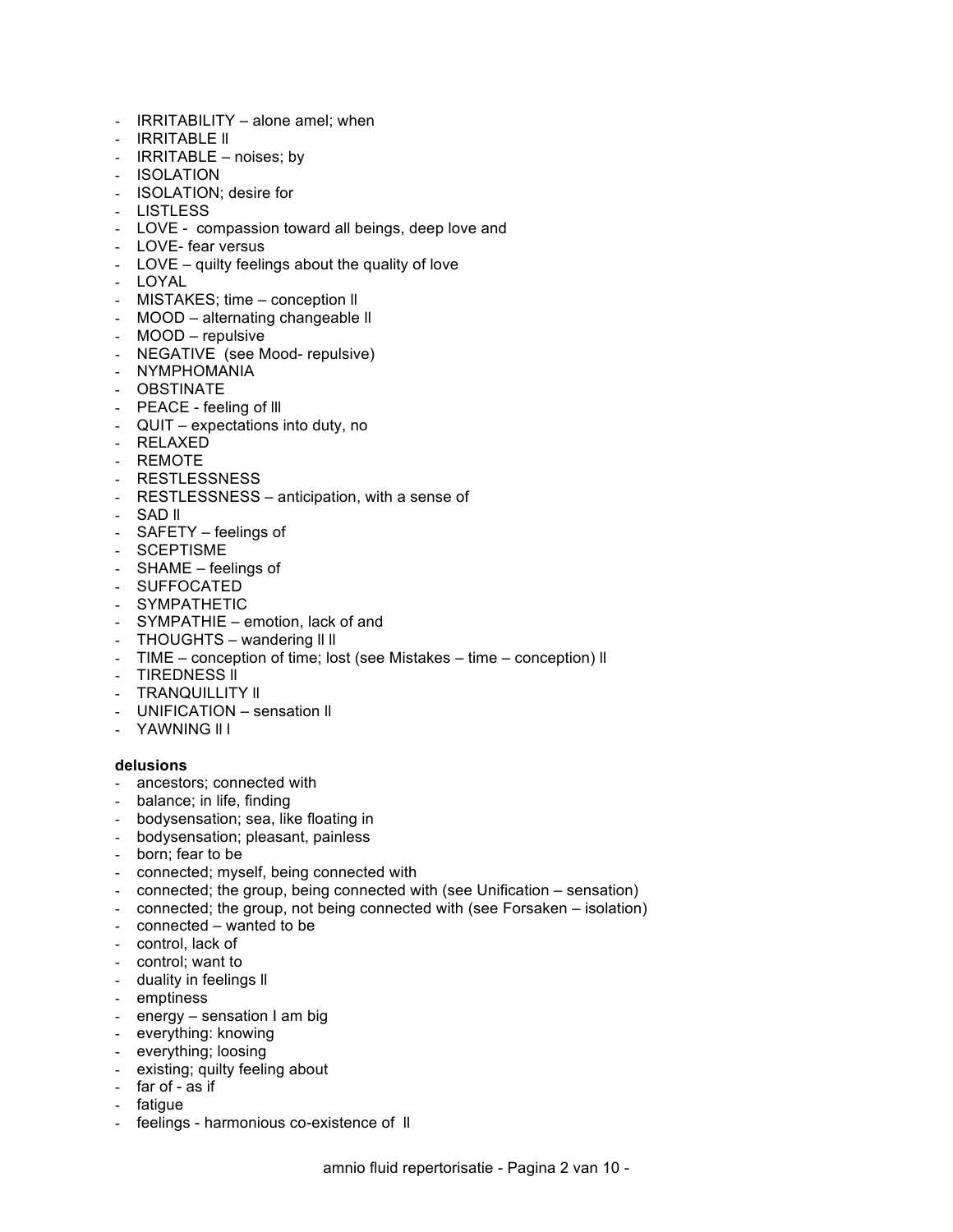- feelings boundaries around; no
- 
- fluid; everything is<br>- arounded; feeling grounded; feeling
- head tight, like a cap; feels
- heart stops from lightest exertion
- humour, rebellious
- inside is outside
- jesting
- knitting together like the leftside of the skin of my skull is
- mother earth; respect to
- needed, doing exactly what is
- pregnant, feels like; body is growing, become healthy
- protected feeling
- sensitive to colours, especially ornage
- sensitive to impression
- sensitive to light
- sensitive to smell llll
- sensitive to sound lllll
- sleepiness, dreamlike state
- space between; being in the
- spontaneous
- synchronicity doubtfull about
- time earlier; time seems (= passes too quickly) II
- time exaggeration of time (= passes too slowly) ll
- time importance; time is of no
- unwanted; something is
- water; can hear under
- wrong doing everything wrong; he is
- yawning

#### **Head**

- CRAWLING, as if insects on vertex and right temple (see Formication)
- CRAWLING SENSATION Scalp
- DRY
- ELECTROSTATIC sensation
- FORMICATION Vertex; temple and, right
- ITCHING forehead
- ITCHING head, right
- ITCHING Scalp
- ITCHING Scalp; left; scratching amel
- ITCHING Vertex
- HEAT flushes of
- HEAVY SENSATION II
- HEAVY SENSATION Upper skull Right on side a large, round area, not intens
- HEAVY SENSATION Skull, upper left quadrant
- PAIN (=headache in general / cephalgia) ll
- PAIN (=headache in general / cephalgia), but calmness
- PAIN ear; above; left ear
- PAIN eyes; inner canthi, behind; pressure relieve; not
- PAIN Forehead Eyes Above right shooting pain
- PAIN frontal
- PAIN frontal; occipital also
- PAIN hollow; sensation of a
- PAIN left
- PAIN left to right side
- PAIN Occipital
- PAIN pressing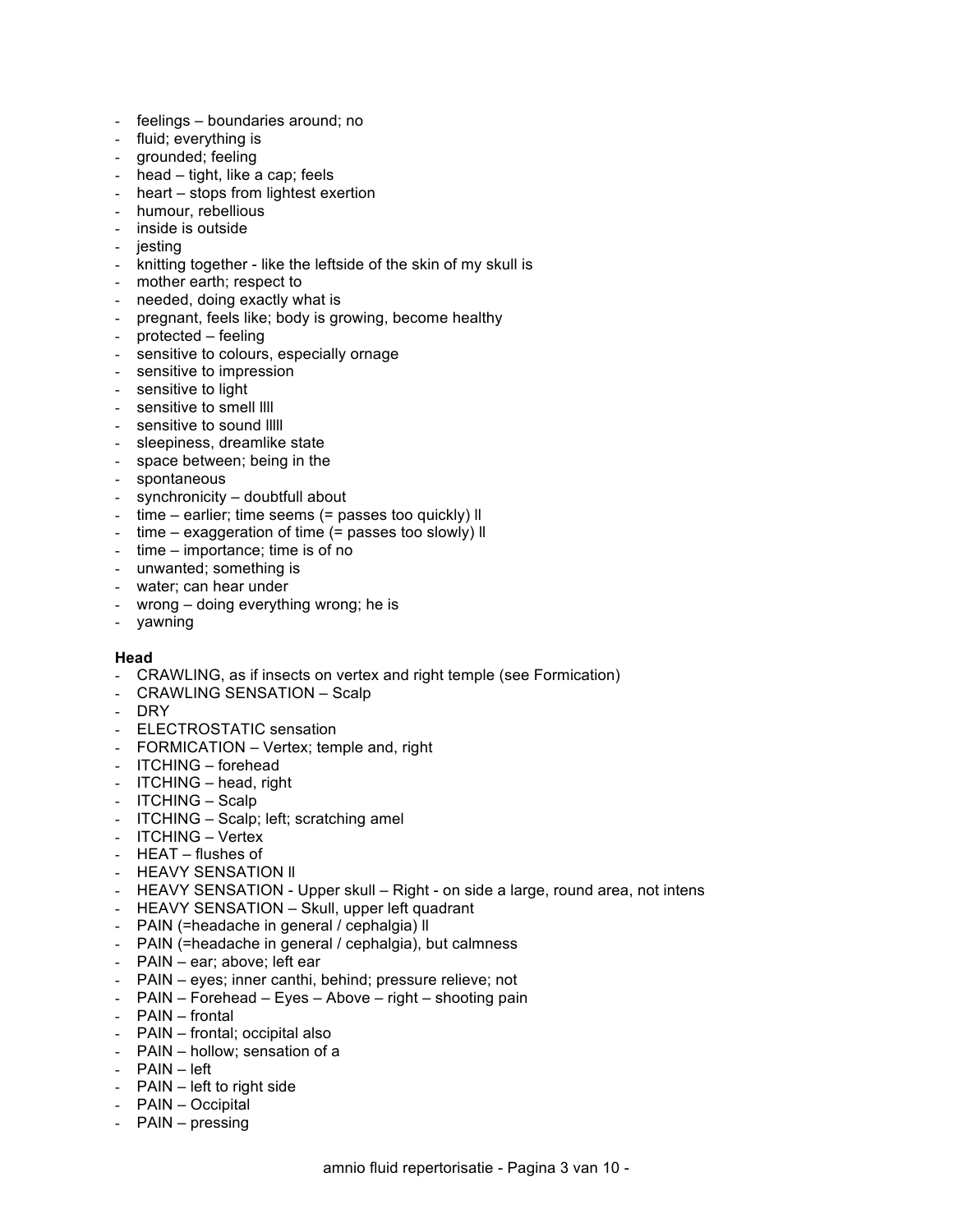- PAIN pressure amel
- PAIN pressing, around temples and cheekbones; inwards
- PAIN Temple, left ll l
- PAIN Sinus; frontal
- PAIN Skull; on side of the; sharp pain
- PAIN Skull; from one side to the other
- PAIN top; shooting pain to right side
- PAIN warmth amel
- PAIN whole head; in surges
- PAIN temporal; sharp pain ll
- PAIN; HEAVINESS and pressing
- PRICKLINGG sensation
- PRESSURE Temples; both ll
- PRESSURE outwards
- PRESSURE vertex and temples; on
- RADIATING feeling; from the left side to the back of the skull
- SORENESS; cold and pressure amel
- STINGING
- SWEATING feeling
- TEMPLES Pressing both screw like
- TEMPLES PAIN stitchting
- TIGHTENING; top of head

# **Eye**

- CLOSING eyes agg
- DROWSINESS (see Sleepy)
- EYE Burning; closing agg
- EYE Burning; slightly
- Eyelids HEAVY right; feeling
- Eyeball PAIN right ll
- Eyelid itches, relive by scratching
- ITCHING Inner corner; left ll
- ITCHING eye, left
- ITCHING outer corner, right
- OPEN eyes amel
- PAIN inside corner; left
- PAIN shooting over left eye
- SLEEPY eyes; feeling of
- SMARTING
- TEARS leak outll

# **Ear**

- -
- BLOCKED sensation; unblocked and
- CRAWLING SENSATION right
- FLUTTERING sensation right
- HEARING muffled
- ITCHING around ear, left
- ITCHING around earlobe, left
- ITCHING behind ear, right
- ITCHING eustachian tube, left
- PAIN canal, in the
- PAIN fullness feeling , left; and
- PAIN otitis external; with burning
- PAIN stiching pain, below left ear
- PRESSURE ear, right
- SORE ear, left ll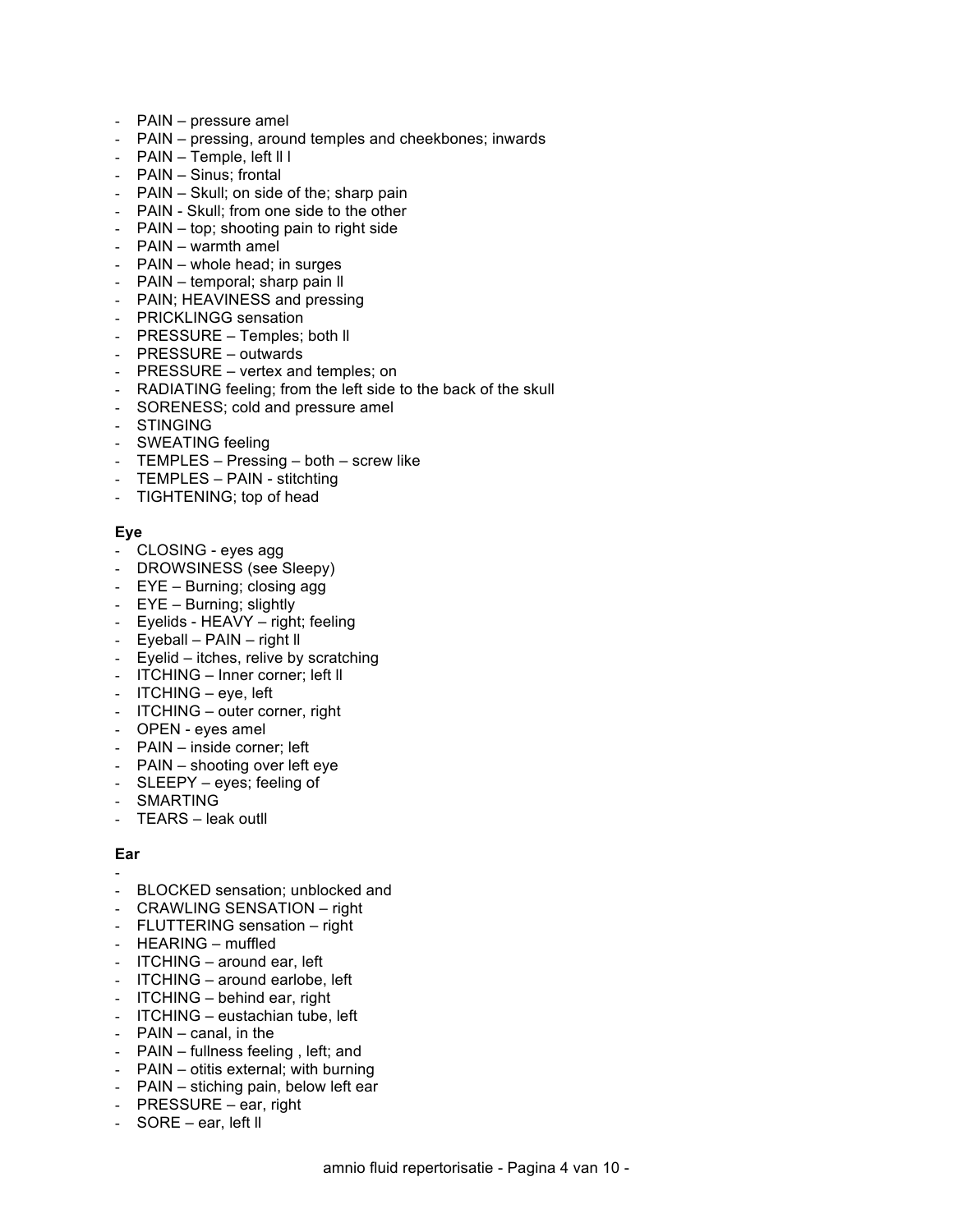- SWIMMER'S EAR

## **Nose**

- CONGESTION left
- DISCHARGE dripping, postnasal
- DISCHARGE watery; offensive, left
- DISCHARGE watery; offensive, right
- NASAL PASSAGES congestion in, comes and goes
- NAUSEOUS hot and
- NOSTRIL blocked
- NOSTRILS flare
- ITCHING Nose; the base of the back of the
- ITCHING outer-right nosetril, in the middle ll ll ll
- ITCHING outer-left nosetril
- ITCHING outer-left nosetril, in the middle
- ICHTING NOSTRIL, RIGHT
- PAIN Nostril, extending to temple, right
- TICKLING nostril, in , right
- SENSITIVITY nostril, extending to temple, right
- SNEEZING

# **Face**

- ERUPTIONS acne; burning
- PAIN shooting

## **Mouth**

- GRINDING
- LIPS Coldness; whole body; extending; to
- PAIN teeth; upper jaw; left teeth ; concomittant with chest pain
- PAIN JAW, extending to ear; left; pressure amel
- SALIVA II II
- Taste; metallic
- ULCERS palate, on
- ULCERS gums, on

## **Throat**

- DRIP postnasal
- PAIN stitching, left
- PAIN throat: deep in the; worse by night
- PAIN throat; deep in the; nasal congestion: and
- SORE
- **SWELLING**
- TIGHTNESS throatpit; in

## **Neck**

- FLOPPY
- MUSCLES –weak
- PAIN vertebra, base

## **Stomach**

- APPETITE increaesed
- ERUCATIONS ll
- HEARTBURN
- HUNGRY
- INDIGESTION heavy feeling, eating too quickly, by
- NAUSEA II
- NAUSEA forward leaning amel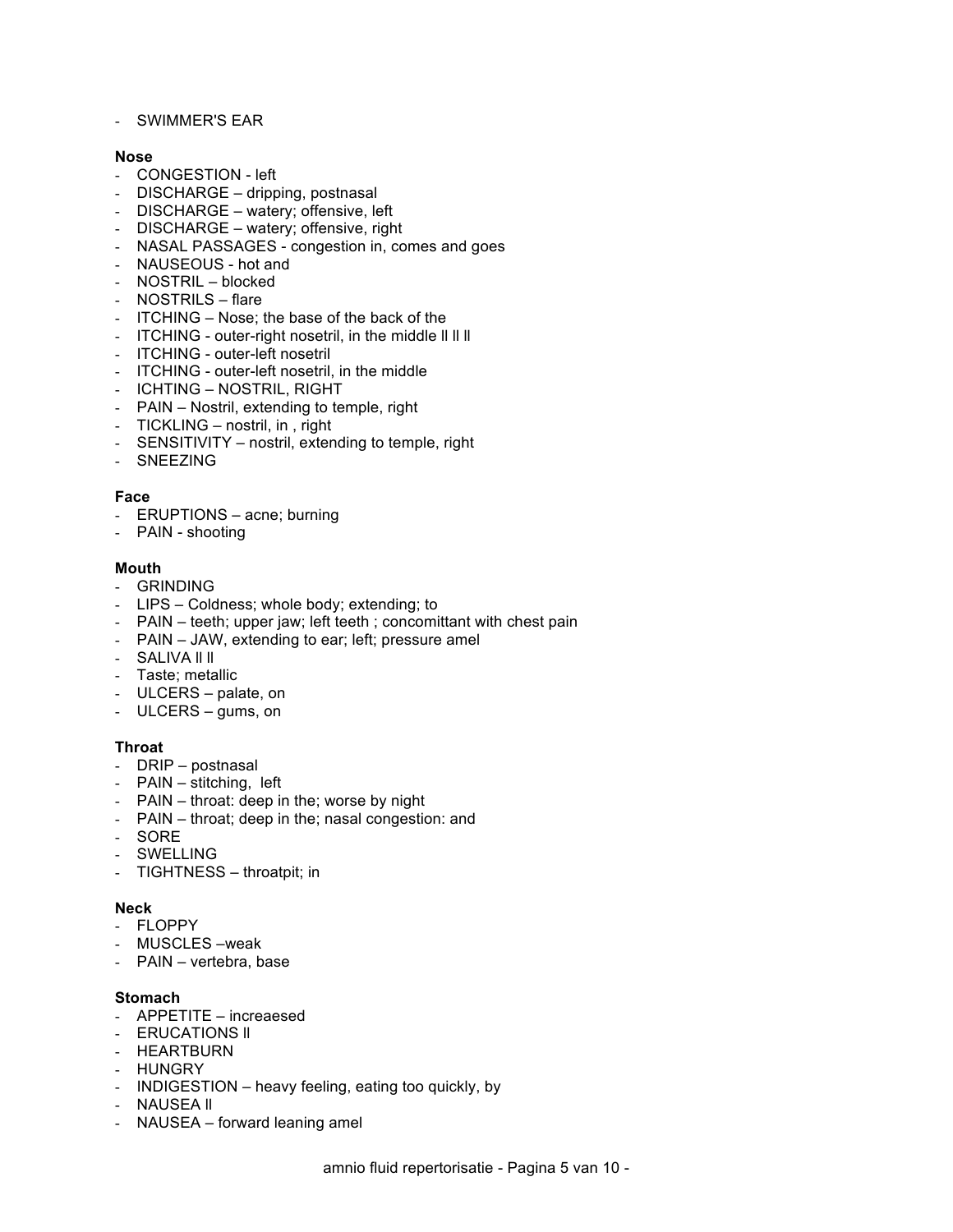- THIRST II
- PAIN –lump; sensation of a
- PAIN Fleeting pain

### **Abdomen**

- BOWEL movements
- CRAMP abdominal
- GAS Left Ovary region; around
- Heaviness,
- PAIN pressing
- PAIN sharp; side of bosy; left
- PELVIS aware of
- PELVIS heaviness
- PELVIS pain, pressing

### **Rectum**

- FLATULENCE
- FLATULENCE; foul, odor

### **Bladder**

- PAIN – Ovary – urination – after – agg – pressing pain; left

## **Kidney**

- PAIN
- PAIN shooting, right kidney
- TIGHTNESS feeling; discomfort and

#### **Female gen**

- ENDOMETRIOSIS
- GENITALS anxiety
- LIBIDO increased
- LIBIDO sensation
- OVARY Pain, cramping, left
- OVARY Pain, stabbing, right
- PAIN Ovary urination after agg pressing pain; left
- PAIN uterus; pressure outward; air in uterus; as from pressed
- PAIN uterus; coccyx area and: in
- SEXUAL DESIRE increased ll
- TUMOR:LEFT SIDE
- UTERUS cramp

## **Larynx and trachea**

- HOARSENESS (See Voice- hoarseness)
- ITCHING throatpit; in
- VOICE hoarseness

## **Respiration**

- coughing air; to get
- cough dry
- cough; evening and night only
- $-$  cough  $-$  cold  $-$  air  $-$  agg
- dryness/rawness painful; irritation and coughing; increaesd; left
- dryness/rawness painful; rawness on swallowing,; left

## **Chest**

- CHILL – Thorax, in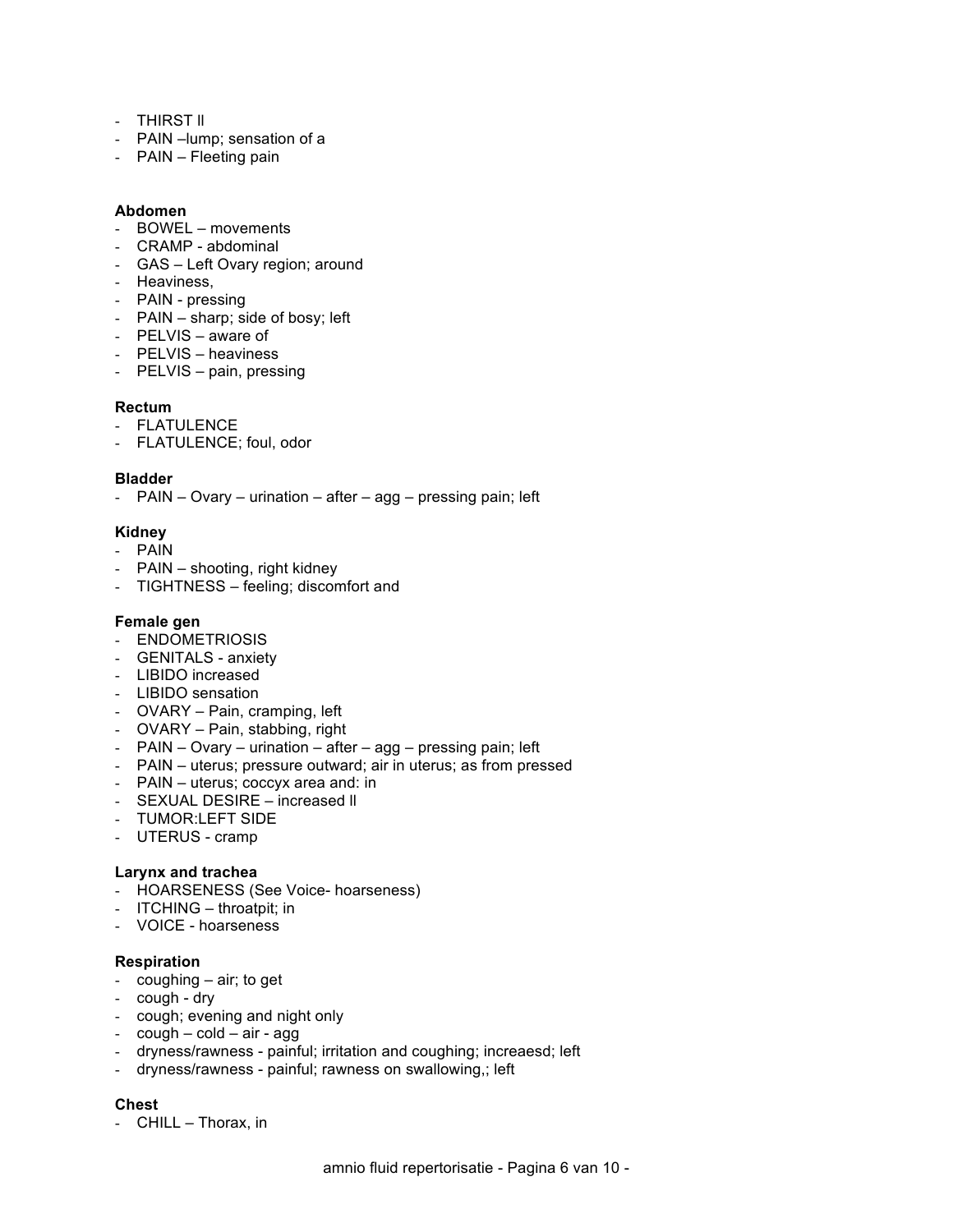- CHILL upper arms, sudden
- CHILLINESS upper body, then lower body
- HEART dragging sensation over
- HEART Heaviness, pressing pains
- ITCHING armpits, right
- PAIN BREAST in nipple, left
- PAIN BREAST right stabbing
- PAIN chest; flushes with palpitation and anxiety, in
- PAIN exertion amel
- PAIN heartarea; accompagned with sadness
- PAIN left
- PAIN left; bending forward agg
- PAIN upper chest left
- PAIN Rib; lower left
- PAIN Rib; upper left; pressure amel
- PAIN Rib; upper left; using arm agg
- PAIN Sternum; spotted areas; pressed in;
- PRESSURE upper chest; left
- PULSE irregular

### **BACK**

- PAIN Upper Left Shoulder collar bone- on the outer end, shooting pain
- PAIN Dorsal regio Shoulders between
- PAIN Coccyx, dull, deep, sour, ache
- PAIN Cervical vertebrae, lower
- PAIN back, lower; sit comfortable position, can not
- PAIN leaning backward agg
- PAIN leaning forward amel
- PAIN strechting amel
- PAIN Lumbar regio; sharp pain
- PAIN Sacral; pressure amel
- SPINE energy sensation
- SPINE heaviness
- SPINE Pain, pressing
- SPINE thoracic, upper
- TRAPEZIUS tense, right

#### **extremities**

- AWKWARDNESS
- CALF Pain right Blistering
- COLDNESS Feet night
- CLUMSINESS (see Awkwardness)
- ELBOW ichting, right
- FEET discomfort while walking
- FOREARM Right cramping
- HANDS rheumatism
- HEAVY
- HIPS pain; right; extending down to knee
- HIPS stiff
- KNEE stiff
- LEG Heavy feeling
- LEG pain ischium, left
- LEG pain gluteal muscle, left
- LEG pain, sharp, left; motion amel
- LEG stab, itchy, right
- TOE anterior big toe, left
- TOE itching; between toe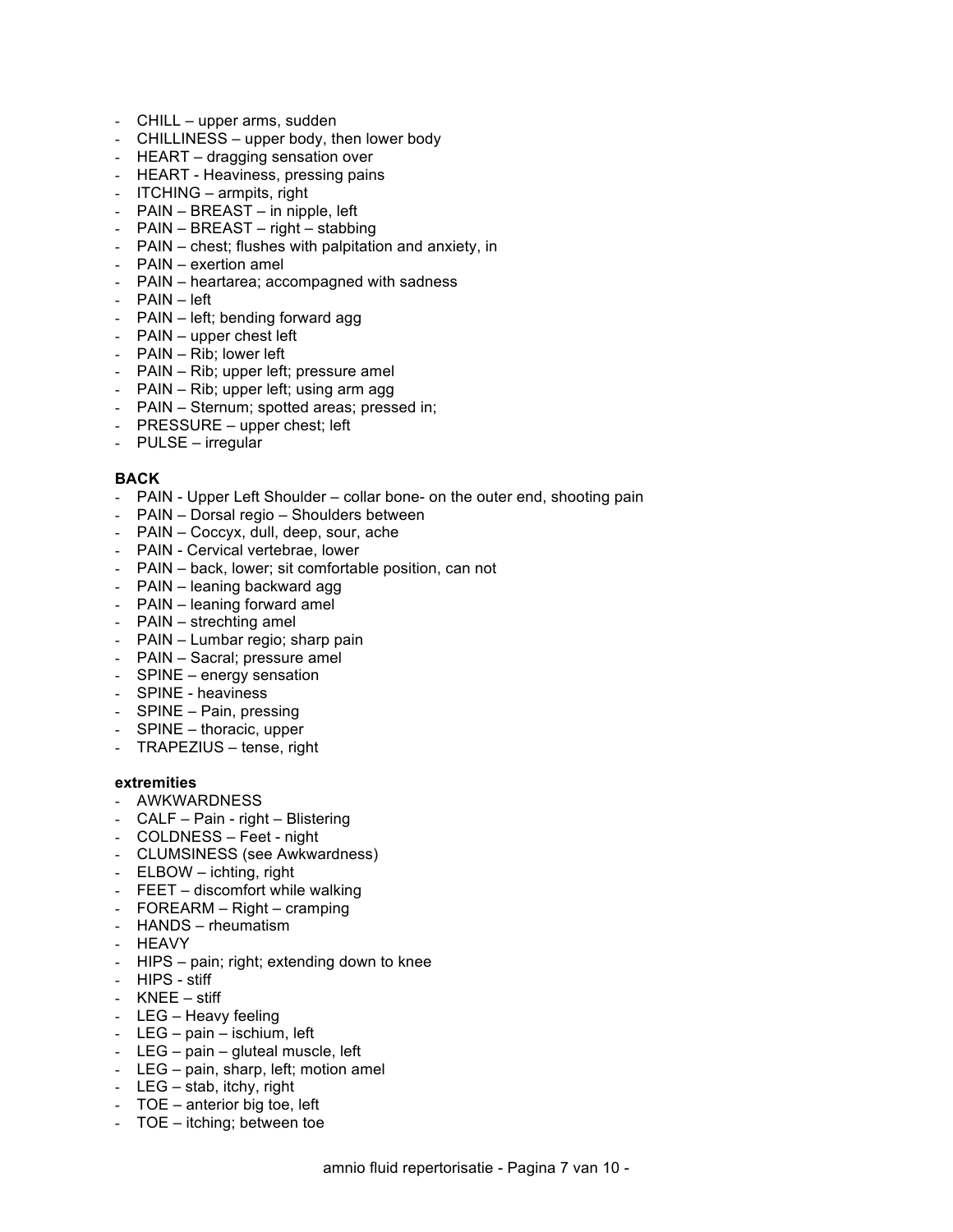- PAIN Arms and hands; like needles; change of position; no relieve by
- PAIN Knee –outer leg, extending to; left
- PAIN Knee right, moved to left;
- PAIN Knee; sitting amel
- PAIN pressing
- PAIN Shoulders right heavy pain
- PAIN Shoulders extending down arm pressing pain; on right side
- PAIN Upper limb
- PAIN Toe; left; pressure and cold amel
- PAIN Thumbs extending up arm; rheumatic pain; right
- PAIN Wrist, right
- PAIN Wrist, rheumatic pain, right
- SCAPULAR aching
- SHOULDER itching, sharp right,
- SHOULDER left bursitis
- UPPER LIMBS Heavey, right
- UPPER LIMBS Tired, right
- WRIST- rheumatism

### **Sleep**

- RESTLESS position is right, no
- SLEEPY
- WAKING night midnight after 4-5h with anxiety
- WAKING night midnight after 4-5h with sadness

### **Dreams**

- animals
- birds ll
- boundaries
- cars
- Children and babies
- cocoons
- enveloped completely
- erotic
- Floating in a warm sea
- friends
- floating in a small space
- HEALING dreams II I
- Images of Kundalini energy (energetic upsurge); Involved with crown chakra
- luicide dreamings
- men and guns
- phonecalling
- skiing
- Spiral shape
- water ll
- water l
- Wife is pregnant; we were 3 when we had sex
- womb

#### **Persiration**

- BODY; upper; face; and
- ODOR; offensive
- ODOR; aware of

## **SKIN**

- ITCHING
- ITCHING body, relieve by scratching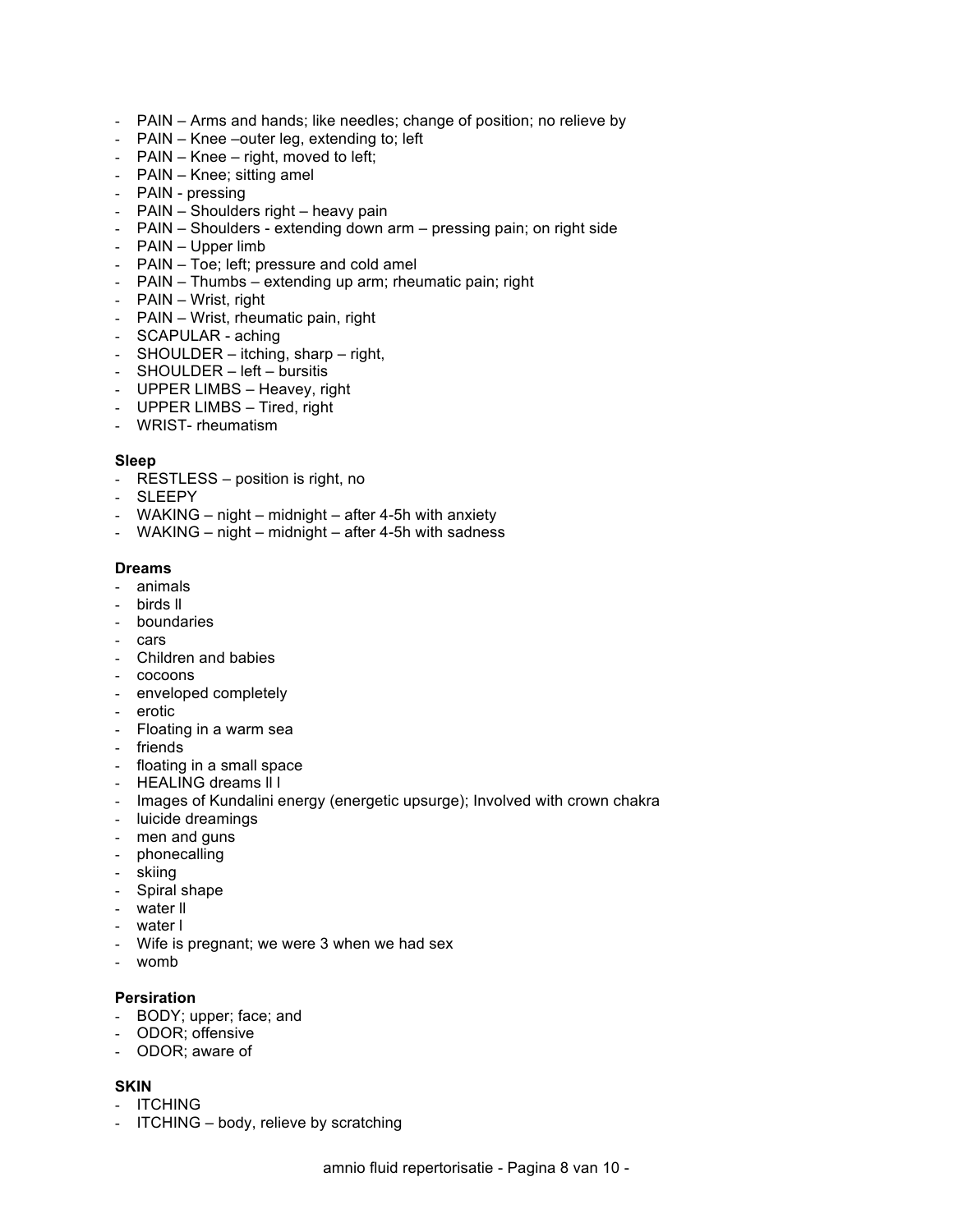- ITCHING body, relieve by scratching; not
- ITCHING foot back of the, right
- ITCHING foot sole, right

## **generalities**

- BELCHING
- BODY discomfort; stretching amel
- BODYSMELL offensive and sexual
- WEAKNESS chilliness; with; and exhaustion
- COLD lll
- COLD night agg; wrapping relieve, not
- EXERCISE aversion to
- FANNED; being desire to be
- FATIGUE
- FOOD and DRINKS aversion
- FOOD and DRINKS cold water desire
- FOOD and DRINKS comfort food, cravings for
- FOOD and DRINKS meat desire
- FOOD and DRINKS soup desire for
- FOOD and DRINKS sweets desire vanilla and
- FOOD and DRINKS sweet or chocolaty, cravings for
- FLUSHES with heat IIIIII
- FLUSHES with palpation and anxiety around heart
- FLUSHES with perspiration
- FLUSHES shivering and
- ITCHING
- LEFT; agg
- LHS agg
- MOVE want to
- PAIN heavy and pressing
- SYMPTOMS; right side
- TREMBLING feeling; inside
- THIRST ice cold water, which tastes bitter (see STOMACH Thirst)
- TIRED (see Weakness)
- TIRED; worse at 9pm
- TIGHT feeling left; back, low and middle
- TIRED (see WEAKNESS)
- WARM clammy, and feeling
- WEAKNESS ll
- WEIGHT; losing, despited increase appetite
- YAWNING uptight, yet feeling
- YAWNING ll l
- GENERAL:
- <LHS